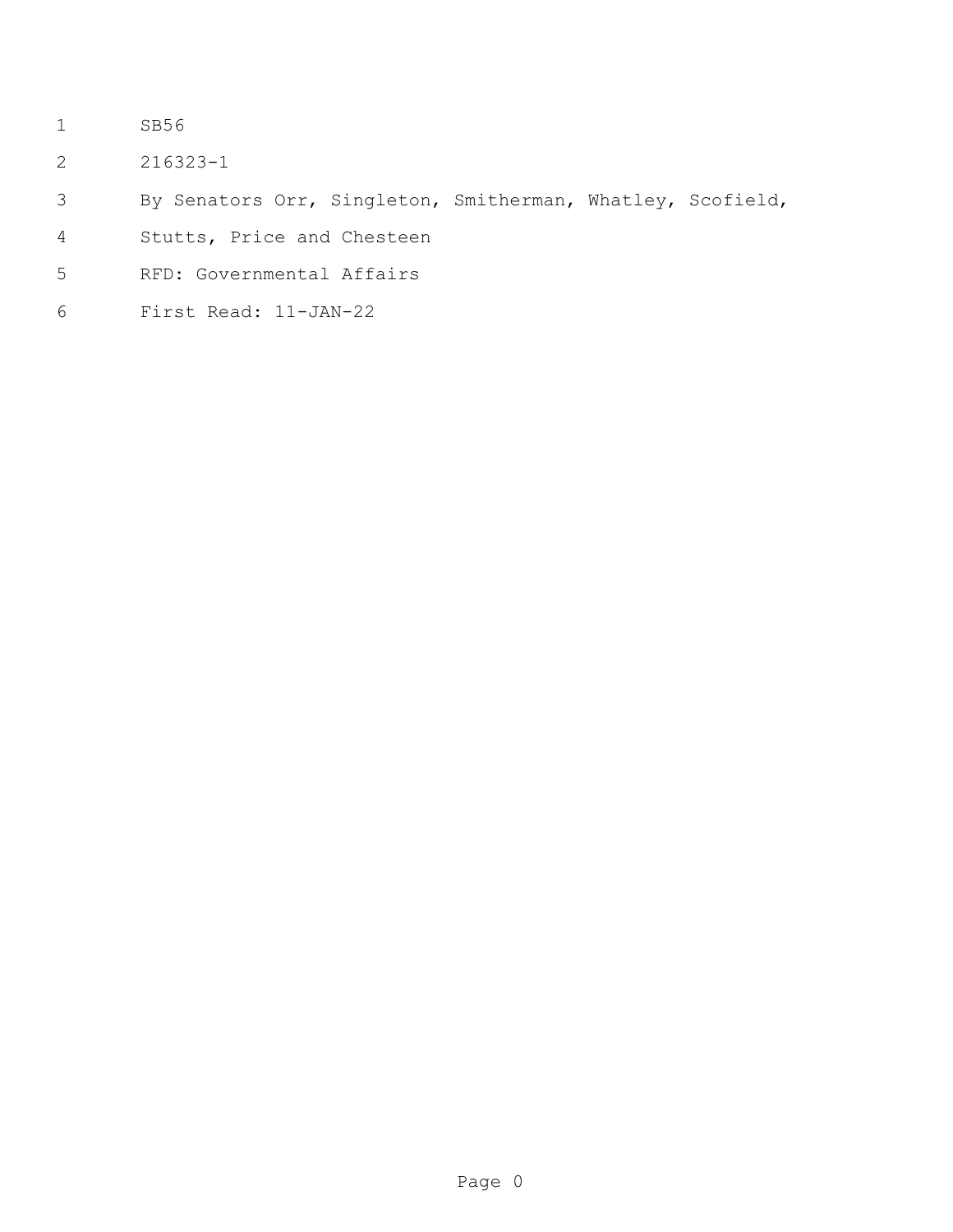216323-1:n:01/11/2022:hb/ma LSA2022-144 SYNOPSIS: This bill would prohibit state or local law enforcement agencies from using artificial intelligence or a facial recognition service to engage in ongoing surveillance except for in certain circumstances. This bill would prohibit the results of artificial intelligence or a facial recognition service from being the sole basis for making an arrest or for establishing probable cause in a criminal investigation. This bill would also prohibit artificial intelligence or a facial recognition service from being used as a way to identify an individual based on other images. A BILL TO BE ENTITLED 25 AN ACT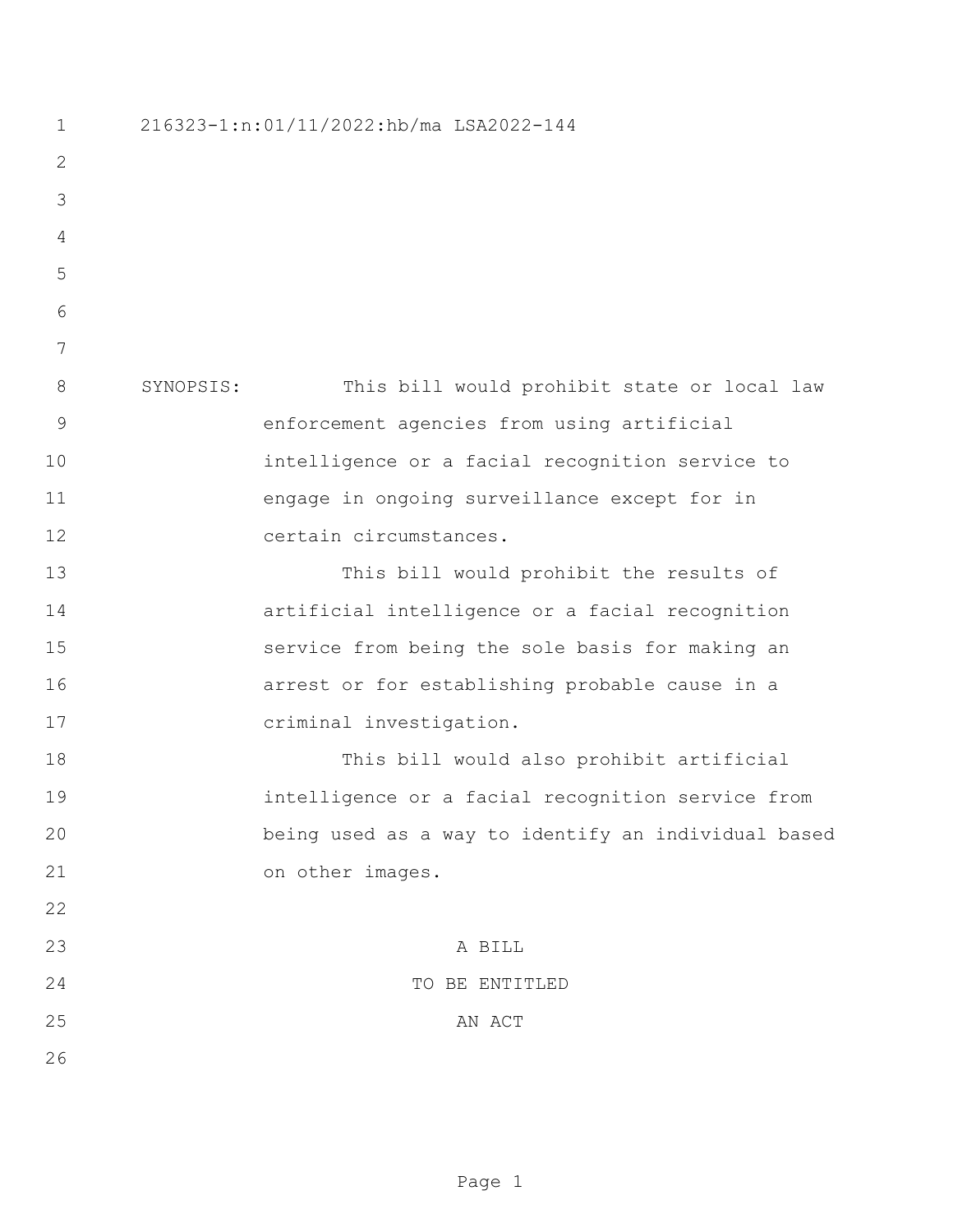Relating to artificial intelligence; to prohibit state or local law enforcement from using artificial intelligence and facial recognition to engage in surveillance with certain exceptions; to prohibit the use of artificial intelligence or a facial recognition service as the sole basis to establish probable cause or arrest; and to prohibit artificial intelligence from being used to identify someone 8 based on other images.

BE IT ENACTED BY THE LEGISLATURE OF ALABAMA:

 Section 1. For the purposes of this act the following terms shall have the following meanings:

 (1) ARTIFICIAL INTELLIGENCE. Computer systems or other technology able to perform tasks that normally require human intelligence, such as visual perception and speech recognition.

 (2) FACIAL RECOGNITION SERVICE. Any computer software, algorithm, product, or application that collects or electronically analyzes information for the purpose of identifying an individual by using technology capable of uniquely identifying or verifying a person by comparing and analyzing patterns based on that individual's facial contours.

 (3) LAW ENFORCEMENT AGENCY. A state department, county sheriff's department, municipal police department, or any other public agency or entity employing law enforcement officers located within the state.

 (4) LAW ENFORCEMENT OFFICER. An officer employed by the state, or a county or municipality who is certified by the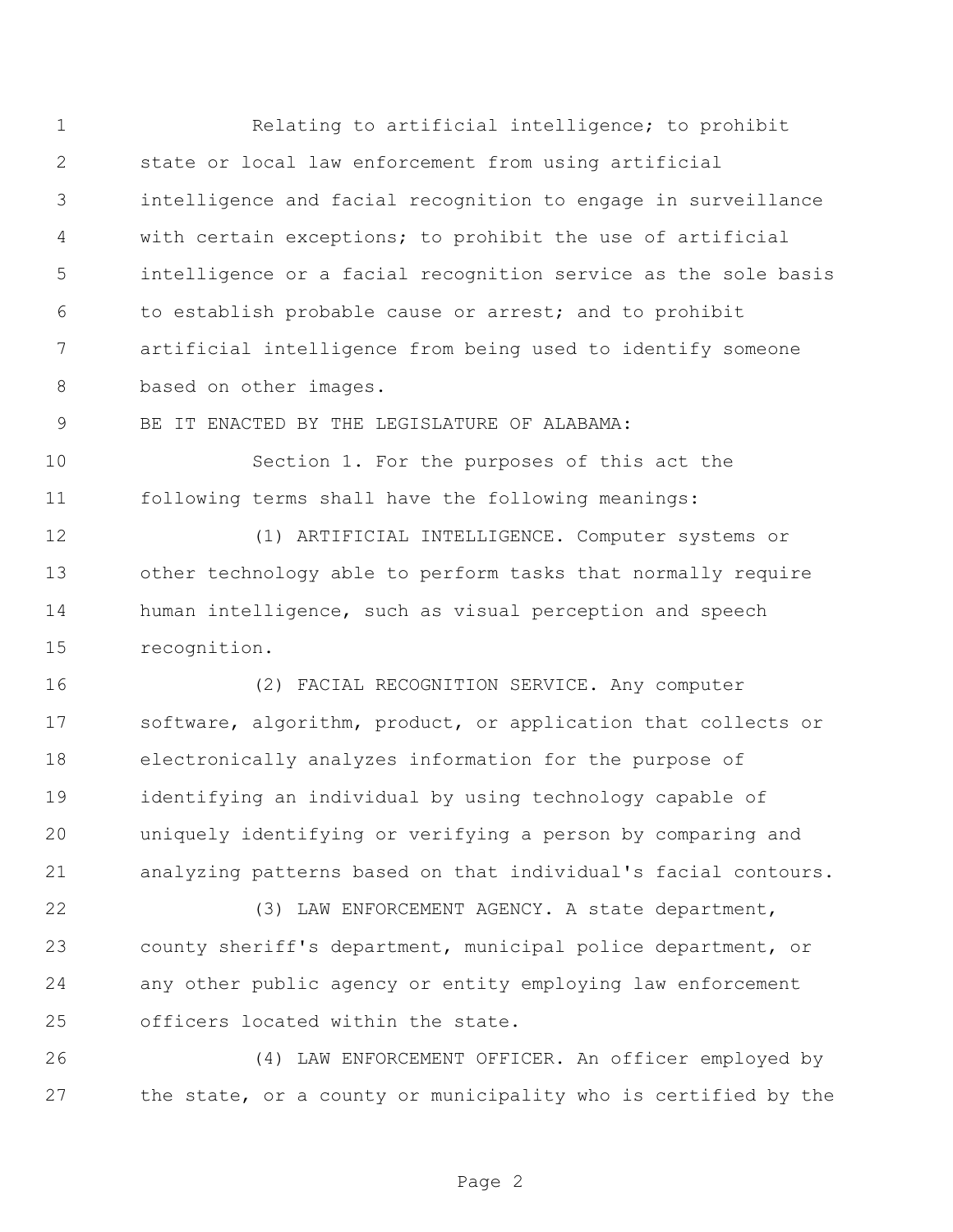Alabama Peace Officers' Standards and Training Commission and who has the power of arrest.

 Section 2. (a) A state or local law enforcement agency may not use artificial intelligence or a facial recognition service to engage in ongoing surveillance, conduct real-time or near real-time identification, or start persistent tracking, except under any of the following circumstances:

 (1) A warrant is obtained that authorizes the use of the service for those purposes.

(2) Exigent circumstances exist.

 (3) A court order is obtained that authorizes the use of the service for the sole purpose of locating or identifying a missing person or identifying a deceased person. A court may issue an ex parte order under this subdivision.

 (4) If a law enforcement officer certifies and the court finds that the information likely to be obtained is relevant to locating or identifying a missing person or identifying a deceased person.

 (b) A state or local law enforcement agency may not use the results of artificial intelligence or a facial recognition service as the sole basis to establish probable cause in a criminal investigation or to make an arrest. The results of a facial recognition service may be used only in conjunction with other information and evidence lawfully obtained by a law enforcement officer to establish probable cause in a criminal investigation or to make an arrest.

Page 3